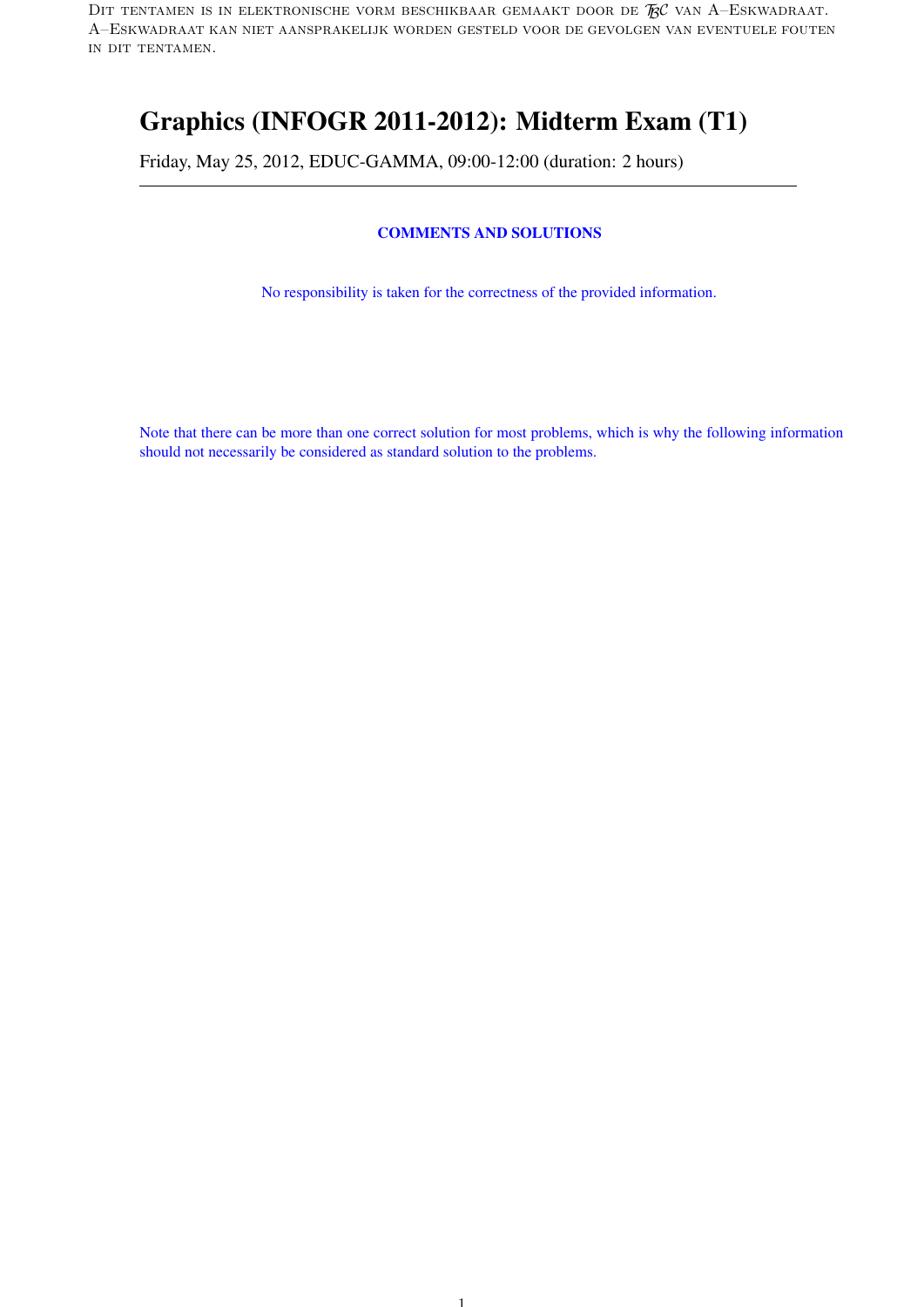# Problem 1: Vectors

#### Subproblem 1.1 [8 pts]: Multiple Choice Questions

- 1. The two vectors  $(1,2)$  and  $(-2,1)$  are ...
	- A. . . . linearly dependent of each other.
	- B. ... forming an orthonormal basis.
	- C. . . . perpendicular to each other.
	- D. . . . pointing in the opposite direction of each other.
	- **Solution/comments:** The correct answer is C: "... are perpendicular to each other."

Explanation (not required): Their scalar product is 0, which is why they must be perpendicular to each other. This also excludes the first and last option. To be an orthonormal basis, they also have to be unit vectors. But This also excludes the first and last option. To be<br>their length is  $\sqrt{1+4} \neq 1$ , so this is not the case.

- 2. If *s* is a scalar value and  $\vec{v}$ ,  $\vec{w}$  are two vectors in 3D, then the result of  $s + (\vec{v} \times \vec{w}) \cdot (\vec{w} \times \vec{v})$  is ...
	- A. . . . a vector in 3D.
	- B. ...undefined.
	- C. . . . a scalar.
	- D. . . . a 3*x*3 matrix.

Note: " $\times$ " denotes the cross product, "·" denotes the scalar product (also called dot product or inner product).

**Solution/comments:** The correct answer is C: "... a scalar."

Explanation (not required): The cross product  $\times$  returns a vector. The scalar product of two vectors returns a scalar (hence the name "scalar" product). Adding a scalar to another one delivers again a scalar value.

- 3. Let  $\theta$  be the angle between two vectors (neither of which is the null vector). If  $90^\circ < \theta < 270^\circ$ , the scalar product of these two vectors is . . .
	- A. ... positive.
	- B. ... negative.
	- C. ... undefined.
	- D. ... positive for  $\theta < 180^\circ$  and negative for  $\theta > 180^\circ$ .

■ Solution/comments: The correct answer is B: "... negative."

Explanation (not required): We have  $\vec{v} \cdot \vec{w} = \cos\theta \cdot ||\vec{v}|| \cdot ||\vec{w}||$ . If 90°  $< \theta < 270$ °,  $\cos\theta < 0$ . Because the length of a vector is always positive, the scalar product is negative.

- 4. If the scalar product of two unit vectors is zero, they are . . .
	- A. . . . linearly dependent.
	- B. . . . forming an orthonormal basis.
	- C. ... at an angle of  $45^{\circ}$  or  $225^{\circ}$  to each other.
	- D. ... pointing in the same direction.

**Solution/comments:** The correct answer is B: "... forming an orthonormal basis."

Explanation (not required): If  $\vec{v} \cdot \vec{w} = \cos\theta \cdot ||\vec{v}|| \cdot ||\vec{w}|| = 0$  and neither of the vectors is the null vector, they must be perpendicular to each other. This already excludes the first, third, and last answer. The condition for being an orthonormal basis is that the angle between them is 90°, and each of them must have a length of 1 (which in turn is how a unit vector is defined).

# **Subproblem 1.2 [6 pts]:** Vector calculation

Assume two vectors  $\vec{u}$ ,  $\vec{v}$  in 3D with  $\vec{u} = (2,2,1)$  and  $\vec{v} = (4,4,1)$ .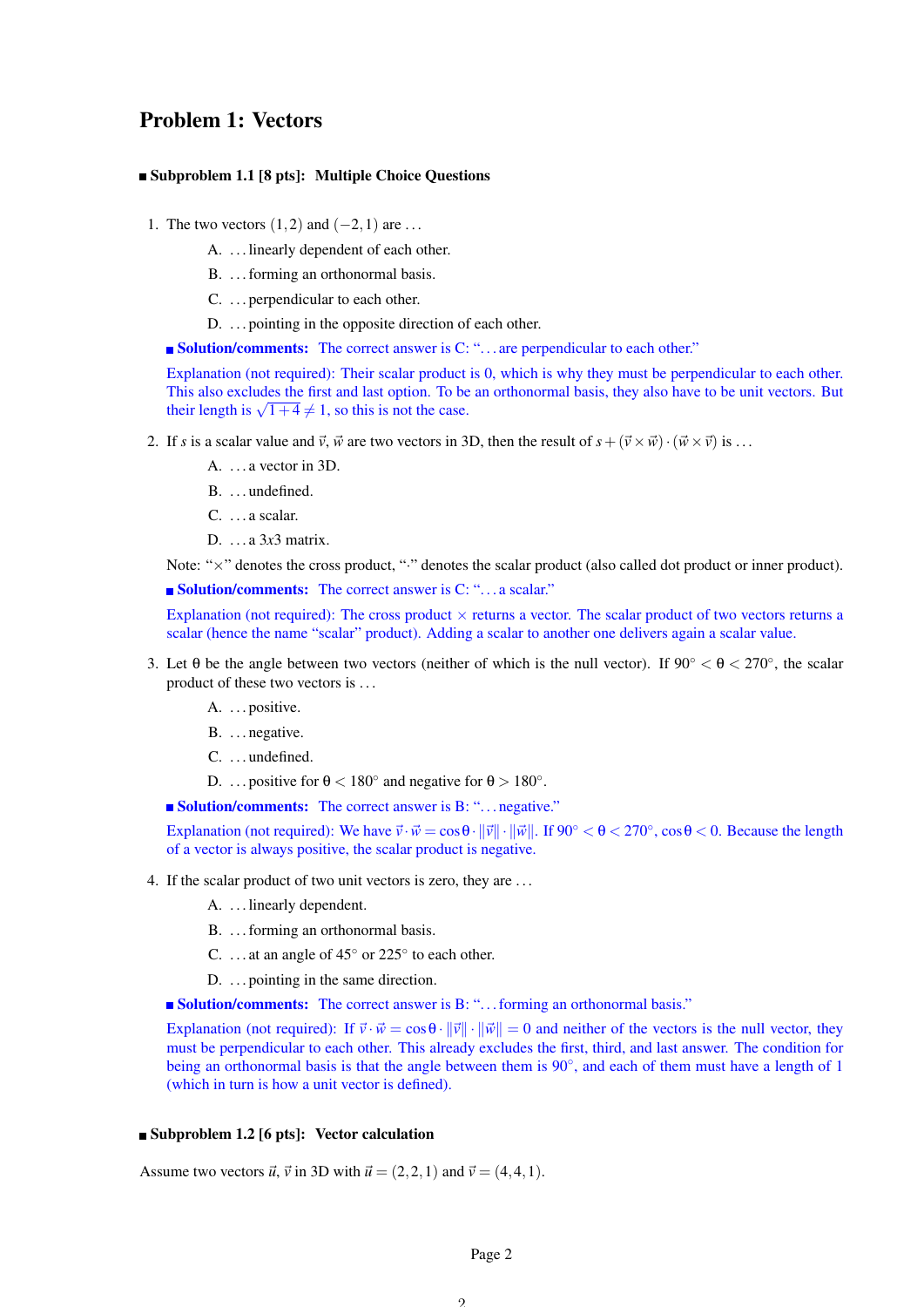- 1. Calculate the scalar product  $\vec{u} \cdot \vec{v}$ . (Note: the scalar product is also called dot product or inner product.) Solution/comments:  $\vec{u} \cdot \vec{v} = 2 \cdot 4 + 2 \cdot 4 + 1 \cdot 1 = 17$
- 2. Create a unit vector  $\vec{u'}$  that points in the same direction as vector  $\vec{u}$ .

```
Solution/comments:
```
Length of vector  $\vec{u}$ :  $\|\vec{u}\| = \sqrt{u_1^2 + u_2^2 + u_3^2} =$ √  $2^2 + 2^2 + 1^2 = 3$  $\sim \vec{u'} = \frac{\vec{u}}{\|\vec{u}\|} = (\frac{2}{3}, \frac{2}{3}, \frac{1}{3})$ 

3. Are the two vectors  $\vec{u}$  and  $\vec{v}$  linearly dependent or linearly independent? Shortly justify your answer.

Solution/comments: If they are linarly dependent, there must be a scalar  $\lambda \neq 0$  with  $(u_1, u_2, u_3)$  =  $\lambda(\nu_1, \nu_2, \nu_3)$ . In this particular case we have:

> For the 1st coordinate:  $2 = \lambda 4$ For the 2nd coordinate:  $2 = \lambda 4$ For the 3rd coordinate:  $1 = \lambda 1$

The first two equations are only fulfilled for  $\lambda = 2$ , the last one only for  $\lambda = 1$ . Hence, a single, unique  $\lambda$ does not exist. The two vectors are linearly independent.

## ■ Subproblem 1.3 [6 pts]: Vector characteristics

Assume two vectors  $\vec{w}$ ,  $\vec{v}$  in 3D with  $\vec{w} = \lambda \vec{v}$  and  $\lambda = \frac{1}{2}$ . Prove that vector  $\vec{w}$  is half as long as vector  $\vec{v}$ .

**Solution/comments:** We have  $\vec{w} = (w_1, w_2, w_3) = (\lambda v_1, \lambda v_2, \lambda v_3) = (\frac{v_1}{2}, \frac{v_2}{2}, \frac{v_3}{2})$ , and want to show that the length of  $\vec{w}$  is half of the length of  $\vec{v}$ , i.e. that  $\|\vec{w}\| = \frac{1}{2} \|\vec{v}\|$ .

$$
\|\vec{w}\| = \sqrt{(\frac{v_1}{2})^2 + (\frac{v_2}{2})^2 + (\frac{v_3}{2})^2} = \sqrt{\frac{v_1^2 + v_2^2 + v_3^2}{2^2}} = \frac{1}{2}\sqrt{v_1^2 + v_2^2 + v_3^2} = \frac{1}{2}\|\vec{v}\|
$$

*q.e.d.*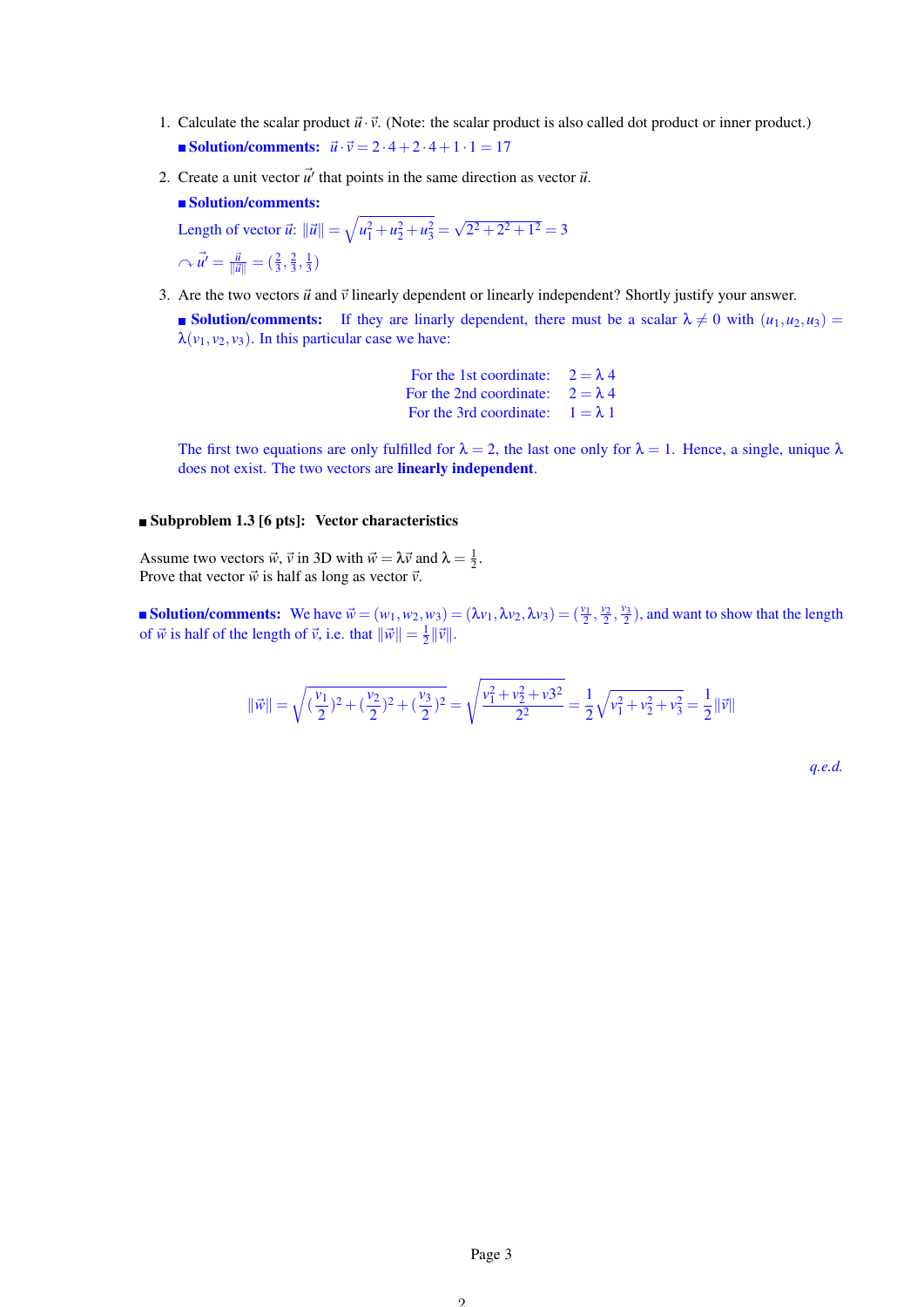# Problem 2: Basic Geometric Entities

# Subproblem 2.1 [10 pts]: Multiple Choice Questions

- 1. The equation  $2x + y + z 10 = 0$  represents ...
	- A. . . . the implicit representation of a line in 3D.
	- B. . . . the parametric representation of a line in 3D.
	- C. . . . the slope-intercept representation of a line in 3D.
	- D. . . . the implicit representation of a plane in 3D.
	- E. . . . the parametric representation of a plane in 3D.
	- F. . . . the slope-intercept representation of a plane in 3D.
	- G. none of the above

# ■ Solution/comments: The correct answer is D.

- 2. Which of the following vectors are normal vectors of the vector  $(x, y)$  in 2D  $(x, y \neq 0)$ ?
	- A. (−*x*, *y*)
	- B.  $(x, -y)$
	- C. (−*x*,−*y*)
	- D.  $(y, x)$
	- E.  $(y, -x)$
	- F. (−*y*, *x*)
	- G.  $(-y, -x)$
	- H. none of the above

# ■ Solution/comments: The correct answers are E and F.

- 3. In a 3-dimensional space the equation  $(x-2)^2 + (y-2)^2 + (z-2)^2 4 = 0$  represents ...
	- A. ... an implicit representation of a sphere with radius 2 and center  $(2,2,2)$ .
	- B. ... an implicit representation of a sphere with radius 2 and center  $(-2, -2, -2)$ .
	- C. ... an implicit representation of a sphere with radius 4 and center  $(2,2,2)$ .
	- D. ... an implicit representation of a sphere with radius 4 and center  $(-2, -2, -2)$ .
	- E.  $\ldots$  a parametric representation of a sphere with radius 2 and center (2, 2, 2).
	- F. ... a parametric representation of a sphere with radius 2 and center  $(-2, -2, -2)$ .
	- G. . . . a parametric representation of a sphere with radius 4 and center (2,2,2).
	- H. ... a parametric representation of a sphere with radius 4 and center  $(-2, -2, -2)$ .
	- I. none of the above

**Solution/comments:** The correct answer is A.

- 4. The intersection of three planes in 3D can be . . . ?
	- A. ... empty.
	- $B. \ldots a$  point.
	- C. . . . a line.
	- D.  $\dots$  a plane.
	- E. . . . a parallelogram.
	- F. . . . three lines that are parallel to each other.
	- G. none of the above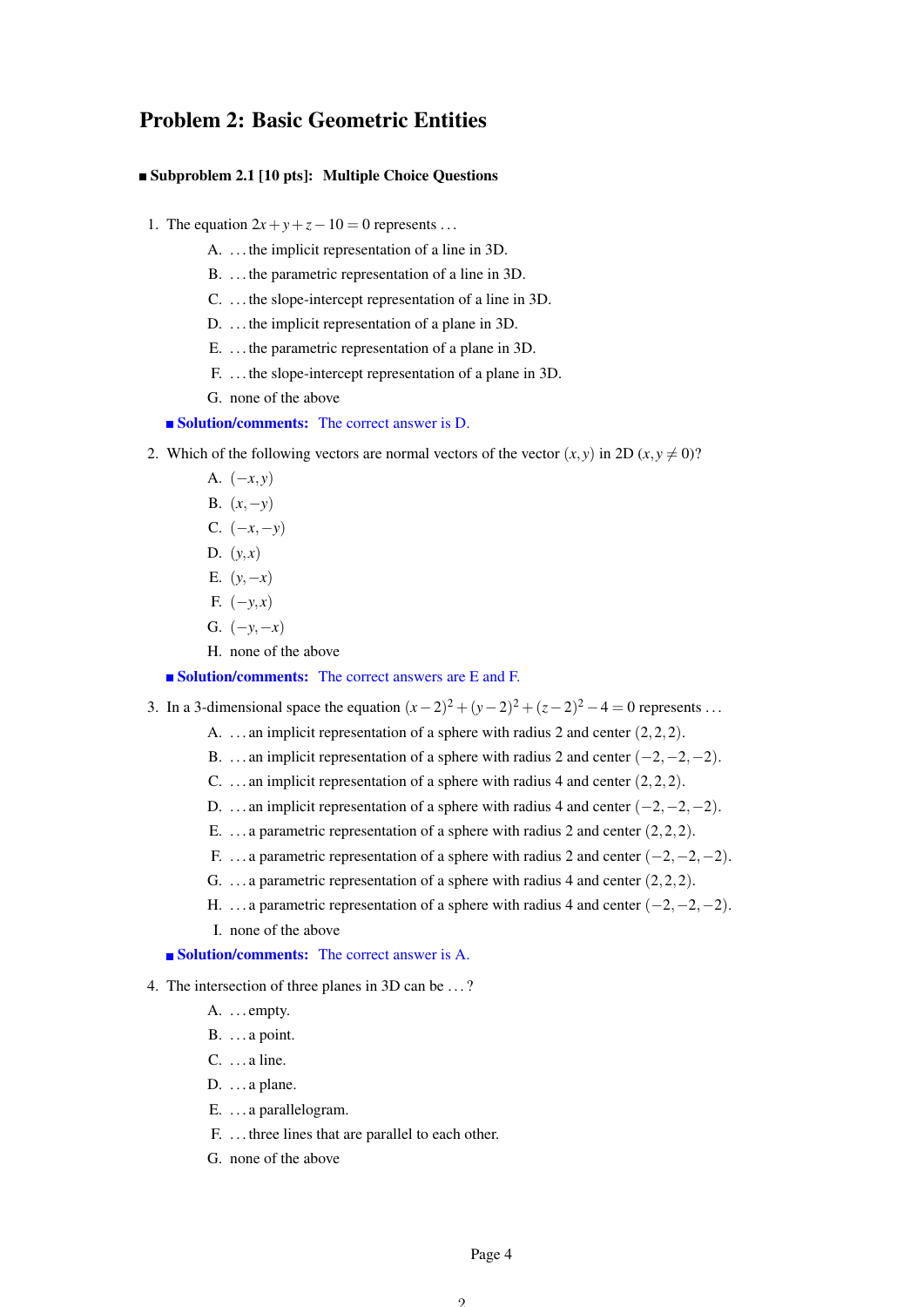**Solution/comments:** There was a mistake in the problem description: it should have been "the intersection" of ALL three planes", in which case the correct answers would be A, B, C, and D. Not F, because the three lines do not intersect each other, so they are not an intersection with ALL planes. However, since we forgot to put the "all" in the problem description, both solutions, i.e. A, B, C, D as well as A, B, C, D, F would have given you full credit.

5. The following equation represents a plane in 3D:

$$
\left(\begin{array}{c}1\\1\\1\end{array}\right)\left(\begin{array}{c}x\\y\\z\end{array}\right)-\left(\begin{array}{c}0\\0\\3\end{array}\right)=0
$$

Which of the following statements are correct?

- A. It is an implicit representation.
- B. It is a slope-intercept representation.
- C. It is a parametric representation.
- D. It is parallel to the vector  $(1,1,1)$ .
- E. It intersects with the *x*−axis at (0,0,3).
- F. It intersects with the *z*−axis at (0,0,3).
- G. It contains the point  $(2, -1, 1)$ .
- H. It contains the point  $(2, -1, 2)$ .
- I. none of the above

■ **Solution/comments:** The correct answers are A, F, H.

#### Subproblem 2.2 [12 pts]: Planes in 3D

Assume the vectors  $\vec{p}_0 = (1,1,1), \vec{p}_1 = (2,3,3)$ , and  $\vec{p}_2 = (3,1,1)$  that are representing three points in 3D.

- 1. Write down the parametric representation of a plane that is defined by these three points. Use  $\vec{p}_0$  as support vector in your equation.
	- Solution/comments: General form of a parametric equation of a plane in 3D:

$$
\vec{p}(s,t) = \vec{p}_0 + s(\vec{p}_1 - \vec{p}_0) + t(\vec{p}_2 - \vec{p}_1)
$$

Hence, we get

$$
\vec{p}(s,t) = \begin{pmatrix} 1 \\ 1 \\ 1 \end{pmatrix} + s \begin{pmatrix} 1 \\ 2 \\ 2 \end{pmatrix} + t \begin{pmatrix} 2 \\ 0 \\ 0 \end{pmatrix}
$$

Notice that any scalar multiple of the direction vectors above is correct, too. Also, if you used a different (but correct) support vector, you only got a minor decrease and almost full credit.

2. Give a normal vector  $\vec{n}$  to the plane created above.

**Solution/comments:** We can get this by taking the cross product of two vectors on the plane, e.g. the two direction vectors from the parametric equation:

$$
\vec{n} = \left(\begin{array}{c} 1 \\ 2 \\ 2 \end{array}\right) \times \left(\begin{array}{c} 2 \\ 0 \\ 0 \end{array}\right) = \left(\begin{array}{c} 0 \\ 4 \\ -4 \end{array}\right)
$$

3. Give the implicit representation of the above plane in vector notation.

**Solution/comments:** The implicit representation in vector form is  $\vec{n}(\vec{p} - \vec{p}_0) = 0$ . Because we already calculated the normal vector for the previous question, we can just write it down:

$$
\left(\begin{array}{c}0\\4\\-4\end{array}\right)(\vec{p}-\left(\begin{array}{c}1\\1\\1\end{array}\right))=0
$$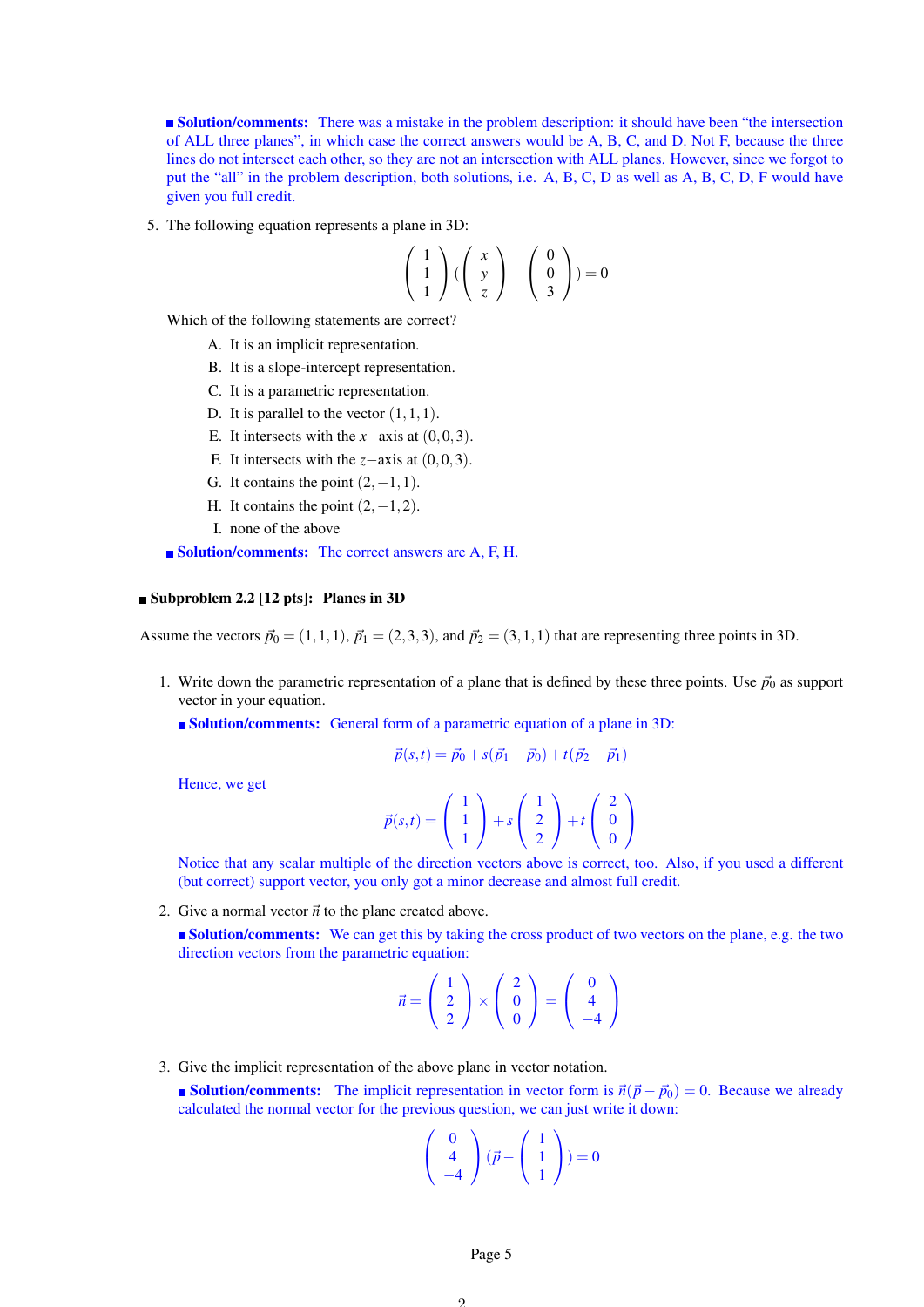4. Give the parametric representation of a plane in 3D that contains the point (1,2,2) and is parallel to the following two lines:

$$
l_1(s) = \begin{pmatrix} 1 \\ 4 \\ -4 \end{pmatrix} + s \begin{pmatrix} 3 \\ 4 \\ 4 \end{pmatrix} \text{ and } l_2(t) = \begin{pmatrix} 7 \\ 5 \\ 5 \end{pmatrix} + t \begin{pmatrix} 4 \\ 0 \\ 2 \end{pmatrix}
$$

Solution/comments: There are different correct solutions, but the most obvious is:

$$
\vec{p}(t) = \begin{pmatrix} 1 \\ 2 \\ 2 \end{pmatrix} + s \begin{pmatrix} 3 \\ 4 \\ 4 \end{pmatrix} + t \begin{pmatrix} 4 \\ 0 \\ 2 \end{pmatrix}
$$

Explanation (not required): If a line is parallel to a plane, all vectors on this line must be parallel to all vectors on the plane. Therefore, the direction vector of the line must be a direction vector of the plane, too. Because the direction vectors of  $l_1(s)$  and  $l_2(t)$  are not linearly dependent, we can use them as the two direction vectors for the plane. Using the point  $(1,2,2)$  as support vector, we get the equation above.

#### Subproblem 2.3 [8 pts]: Barycentric coordinates

Assume the following three vectors that represent a triangle in 3D:

$$
\vec{a} = \left(\begin{array}{c} 0\\0\\1 \end{array}\right), \vec{b} = \left(\begin{array}{c} 4\\4\\5 \end{array}\right), \vec{c} = \left(\begin{array}{c} 2\\4\\3 \end{array}\right)
$$

- 1. Write down how we would represent a point in the barycentric coordinate system defined by this triangle.
	- **Solution/comments:** The general form of barycentric coordinates is:

$$
\vec{p}(\beta, \gamma) = \vec{a} + \beta(\vec{b} - \vec{a}) + \gamma(\vec{c} - \vec{a})
$$

In this particular case, we get:

$$
\vec{p}(\beta,\gamma)=\left(\begin{array}{c}0\\0\\1\end{array}\right)+\beta\left(\begin{array}{c}4\\4\\4\end{array}\right)+\gamma\left(\begin{array}{c}2\\4\\2\end{array}\right)
$$

Notice that other correct solutions exist depending on what vector you pick to represent  $\vec{a}$  in the general form. Also, you got full credit if you wrote it the slightly different form used in the book.

- 2. What are the conditions that have to be fulfilled if a point that is expressed in barycentric coordinates is within this triangle (including its edges and vertices)?
	- Solution/comments:

$$
\beta,\gamma\geq 0 \text{ and } \beta+\gamma\leq 1
$$

3. Verify if the point (2,3,3) is inside the triangle or not using the conditions from the previous question. **Solution/comments:** We have:

$$
\vec{p}(\beta,\gamma) = \begin{pmatrix} 0 \\ 0 \\ 1 \end{pmatrix} + \beta \begin{pmatrix} 4 \\ 4 \\ 4 \end{pmatrix} + \gamma \begin{pmatrix} 2 \\ 4 \\ 2 \end{pmatrix} = \begin{pmatrix} 2 \\ 3 \\ 3 \end{pmatrix}
$$

The first line gives us  $4\beta + 2\gamma = 2 \curvearrowright \gamma = 1 - 2\beta$ . Putting this into the second line, i.e. $4\beta + 4\gamma = 3$  gives us  $4\beta + 4(1 - 2\beta) = 3 \curvearrowright \beta = \frac{1}{4}$ . Using  $\beta$  in any of the lines, e.g. the first one, gives us  $4\beta + 2\gamma = 2 \land 1 + 2\gamma = 2 \land \gamma = \frac{1}{2}$ Because  $\beta$  and  $\gamma$  are both  $\geq 0$  and  $\beta + \gamma = \frac{3}{4} \leq 1$ , the point is within the triangle.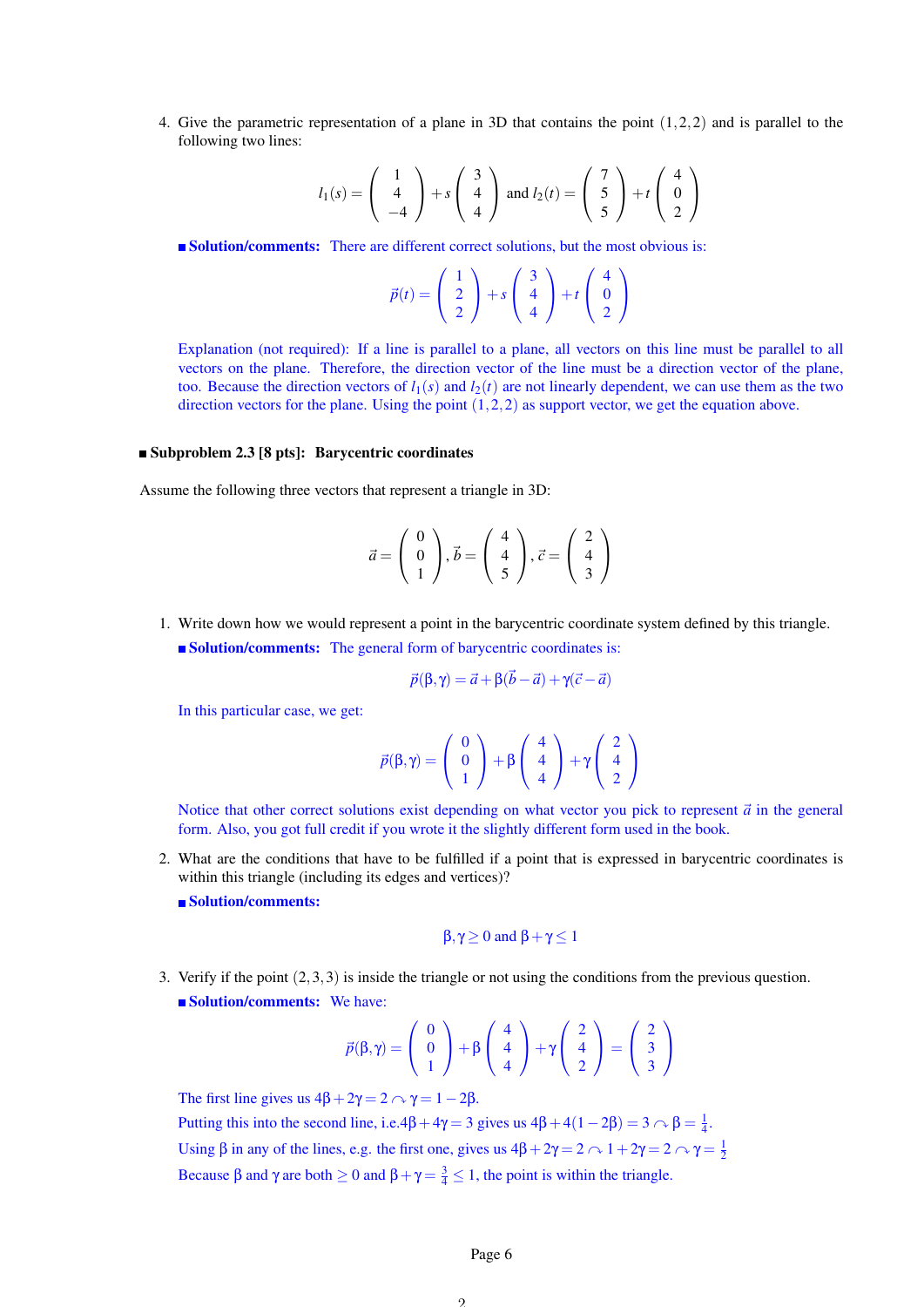# Problem 3: Matrices and Determinants

#### Subproblem 3.1 [7 pts]: Multiple Choice Questions

- 1. Let *v* be a vector and *A* is a  $3 \times 3$  matrix, *B* is a  $2 \times 3$  matrix, *C* is a  $3 \times 2$  matrix, *D* is a  $3 \times 3$  matrix. Which of the following calculations are defined?
	- A. *AB*
	- B. *BA*
	- C. *ABCv*
	- D. *CBAv*
	- E. *ABCD*
	- F. *DCBA*
	- G. none of the above

#### ■ Solution/comments:

Answers B, D, and F are correct if *v* is a vector in 3D. Answers B, F are correct if *v* is a vector in 2D. Since we forgot to specify it, both solutions gave full credit.

- 2. Which of the following statements are correct, if  $A = \begin{pmatrix} 1 & -2 \\ 2 & 1 \end{pmatrix}$  $2 -1$ 
	- A. det $A = 3$
	- B. det $A = -3$
	- C. det $A^T = 3$
	- D. det $A^T = -3$
	- E. none of the above

■ Solution/comments: Answers A and C are correct.

| 3. Which of the following statements are correct, if $A = \begin{pmatrix} 0 & 0 & 1 \\ 0 & 1 & 0 \\ 1 & 0 & 0 \end{pmatrix}$ and $B = \begin{pmatrix} 1 & 0 & 0 \\ 0 & 1 & 0 \\ 0 & 0 & 1 \end{pmatrix}$ . |  |  |  |  |
|------------------------------------------------------------------------------------------------------------------------------------------------------------------------------------------------------------|--|--|--|--|
|                                                                                                                                                                                                            |  |  |  |  |
|                                                                                                                                                                                                            |  |  |  |  |

 $\lambda$ 

.

- A. *A* is the identity matrix.
- B. *A* is a diagonal matrix.
- C. *A* is an orthogonal matrix.
- D.  $A = A^{-1}$
- $E. A = B^T$
- F.  $A^T + B$  is a diagonal matrix.
- G. none of the above

■ Solution/comments: Answers C and D are correct.

# $\blacksquare$ Subproblem 3.2 [6 pts]: Matrix arithmetics

• Calculate the result of the following matrix multiplication:

$$
\left(\begin{array}{cc}3 & 1\\4 & 0\\-2 & 1\end{array}\right)\left(\begin{array}{cc}3 & 5\\-5 & 2\end{array}\right)
$$

Solution/comments: The solution is

$$
\left(\begin{array}{cc}4&17\\12&20\\-11&-8\end{array}\right)
$$

Page 7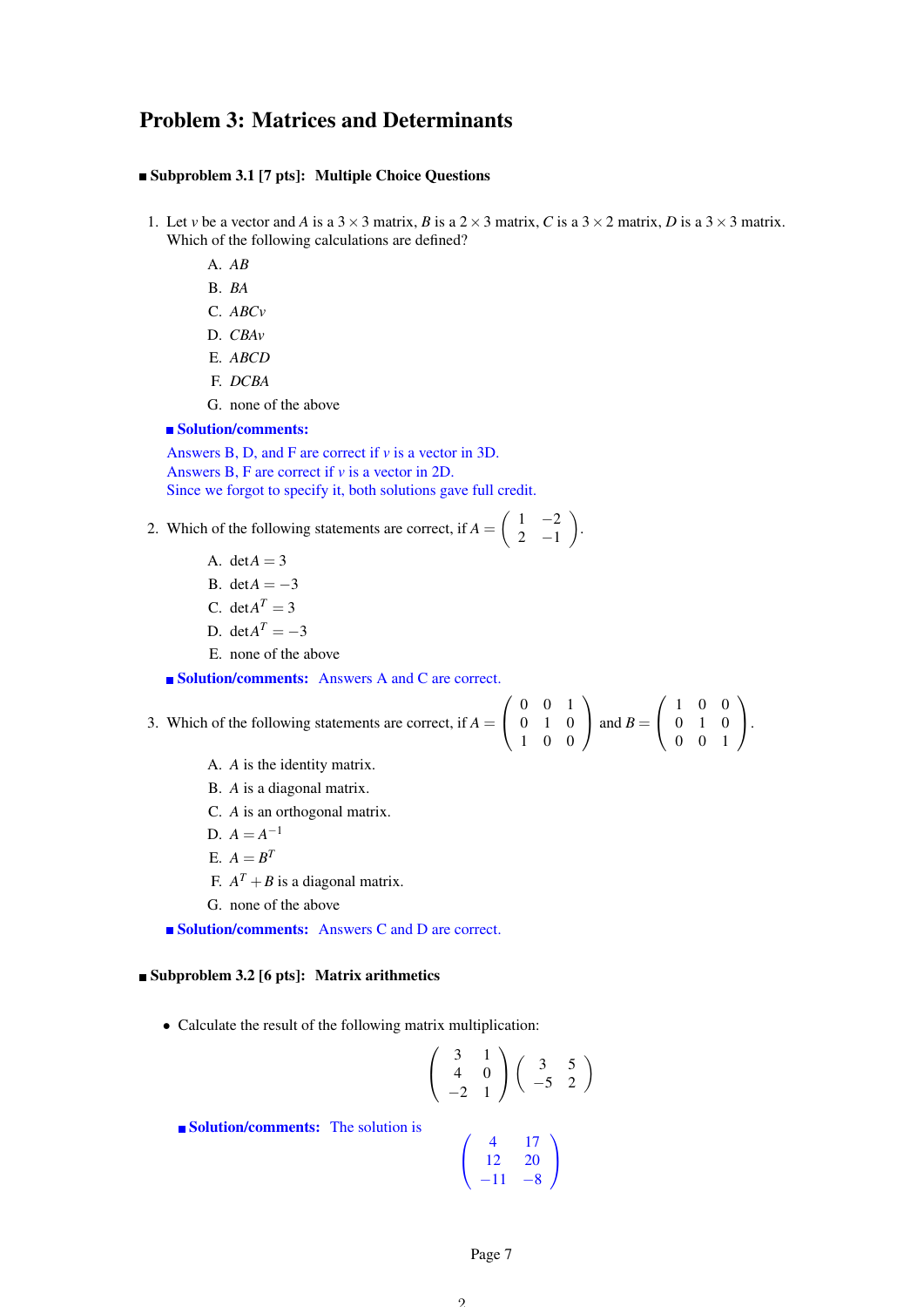• In the tutorials, there was one exercise where we have proven that:

If 
$$
AB = AC
$$
, it does **not** necessarily follow that  $B = C$ .

However, by using matrix arithmetics, we can get:

$$
AB = AC \Rightarrow
$$
  
\n
$$
A^{-1}AB = A^{-1}AC \Rightarrow
$$
  
\n
$$
IB = IC \Rightarrow
$$
  
\n
$$
B = C
$$

Explain what is wrong here. (Hint: what we have proven in the tutorials is correct. One short sentence should be enough to explain the issue.)

**Solution/comments:** The second statement is correct if and only if the inverse matrix  $A^{-1}$  is defined, which is not always the case.

#### ■ Subproblem 3.3 [7 pts]: Determinants

- 1. Compute the determinant of the matrix:  $A =$  $\sqrt{ }$  $\mathcal{L}$ 1 0 1 2 3 1 1 2 3  $\setminus$  $\overline{1}$ 
	- **Solution/comments:** The solution is 8.
- 2. Compute the cofactor  $a_{23}^c$  of the matrix *A* above. (Hint: cofactors are mostly used to do Laplace's expansion. You do not have to do the full expansion here, but just have to calculate this one single cofactor.)
	- **Solution/comments:** For the cofactor of the coefficient  $a_{23}$  we get:

$$
a_{23}^c = 1 \begin{vmatrix} 1 & 0 \\ 1 & 2 \end{vmatrix} (-1)^{2+3} = 1 \cdot 2 \cdot (-1) = -2
$$

3. Assume two vectors  $\vec{a} = (a_1, a_2)$  and  $\vec{b} = (b_1, b_2)$  that are the column vectors of the matrices  $M_1 = (\vec{a}\vec{b})$  and  $M_2 = (\vec{b}\vec{a})$ . Prove that det $M_1 = -\det M_2$ , i.e. that  $|\vec{a}\vec{b}| = -|\vec{b}\vec{a}|$ .

## ■ Solution/comments:

For  $M_1$ , we get  $\det M_1 = a_1b_2 - b_1a_2$ . For  $M_2$ , we get  $\det M_2 = b_1 a_2 - a_1 b_2$ . So, we have  $-\det M_2 = -b_1 a_2 + a_1 b_2$  which in indeed  $\det M_1$ 

*q.e.d.*

#### Subproblem 3.4 [5 pts]: LESs and Gaussian Elimination

Assume the following linear equation system (LES):

*x* + *y* + *z* = 4 *x* + 4*y* + 7*z* = 16  $2x + 2y + 4z = 10$ 

- 1. What is the geometric interpretation of this LES?
- 2. Create the augmented matrix and solve it using Gaussian Elimination.
- 3. What is the geometric interpretation of your solution?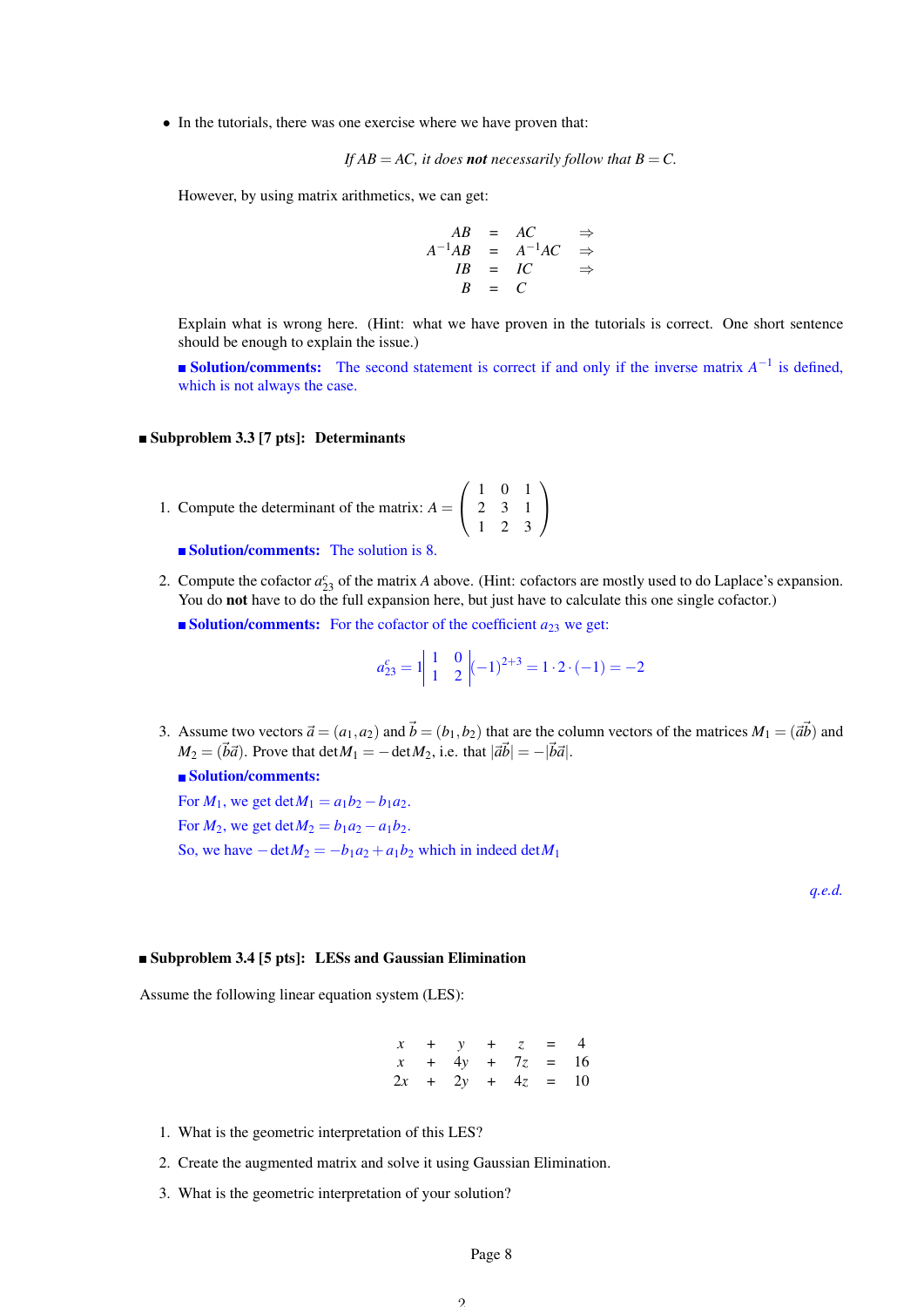# ■ Solution/comments:

- The LES represents three planes in 3D.
- Gaussian elimination:

The augmented matrix is:

$$
\left(\begin{array}{rrr|r} 1 & 1 & 1 & 4 \\ 1 & 4 & 7 & 16 \\ 2 & 2 & 4 & 10 \end{array}\right)
$$

Multiply 1st row with −1 and −2 and add it to the 2nd and 3rd row, respectively:

$$
\left(\begin{array}{rrr|r} 1 & 1 & 1 & 4 \\ 0 & 3 & 6 & 12 \\ 0 & 0 & 2 & 2 \end{array}\right)
$$

Multiply 2nd row with  $\frac{1}{3}$ :

$$
\left(\begin{array}{ccc|c} 1 & 1 & 1 & 4 \\ 0 & 1 & 2 & 4 \\ 0 & 0 & 2 & 2 \end{array}\right)
$$

Multiply 2nd row with −1 and add it to 1st row:

$$
\left(\begin{array}{ccc|c}\n1 & 0 & -1 & 0 \\
0 & 1 & 2 & 4 \\
0 & 0 & 2 & 2\n\end{array}\right)
$$

Multiply 3rd row with  $\frac{1}{2}$ :

$$
\left(\begin{array}{rrr|r} 1 & 0 & -1 & 0 \\ 0 & 1 & 2 & 4 \\ 0 & 0 & 1 & 1 \end{array}\right)
$$

Multiply 3rd row with −2 and 1 and add it to the 1st and 2nd row, respectively:

$$
\left(\begin{array}{ccc|c}\n1 & 0 & 0 & 1\\
0 & 1 & 0 & 2\\
0 & 0 & 1 & 1\n\end{array}\right)
$$

The solution is  $x = 1$ ,  $y = 2$ , and  $z = 1$ .

• The solution represents the intersection point of all three planes.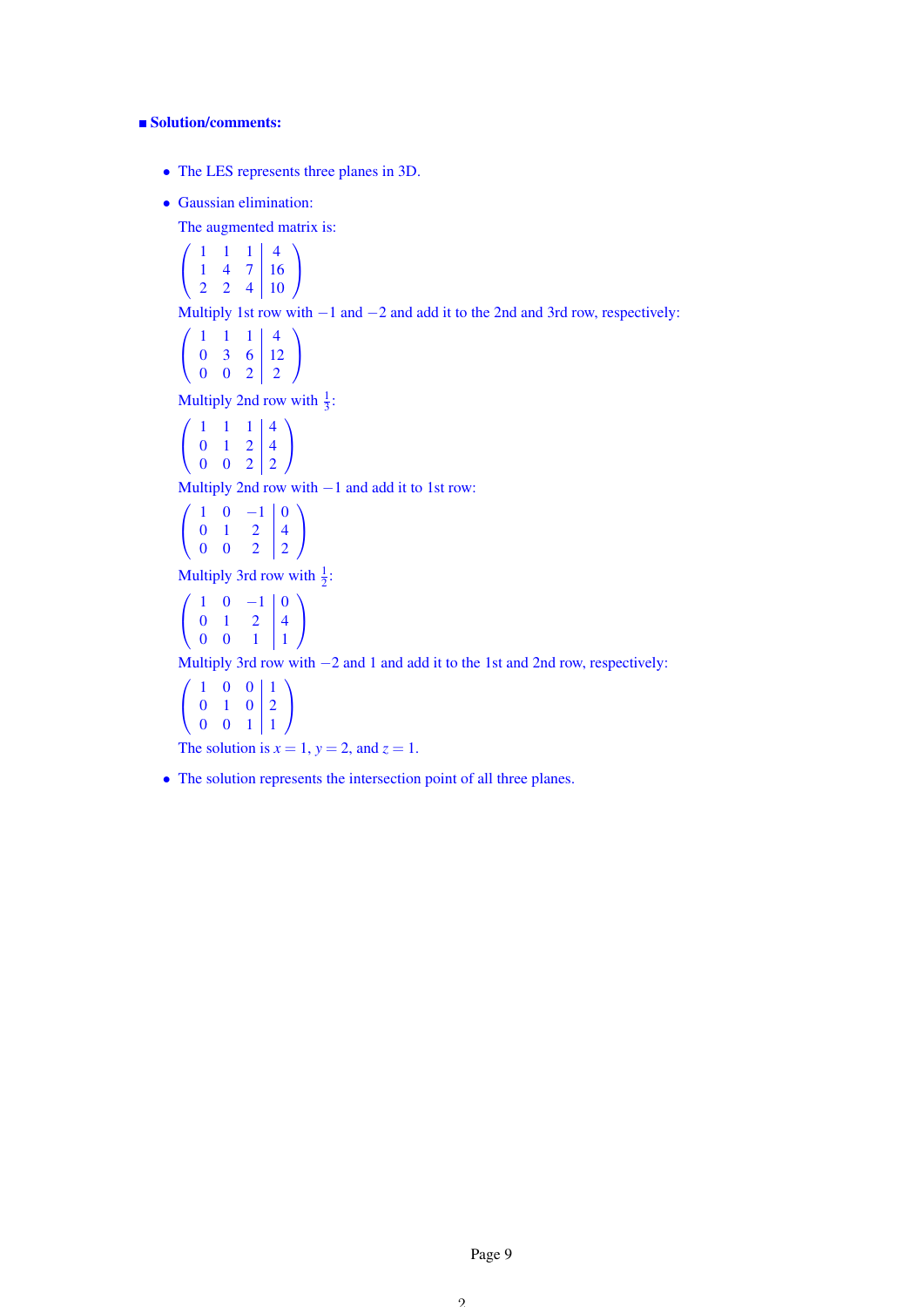# Problem 4: Transformations

#### Subproblem 4.1 [5 pts]: Multiple Choice Questions

1. Assume the following transformation matrix  $T =$  $\sqrt{ }$  $\vert$ 1 0 3 3 0 3 0 2 0 0 1 3 0 0 0 1  $\setminus$  $\Big\}$ 

The values in the third column represent . . .

- A. . . . the image of the 2nd base vector under the linear transformation
- B. . . . the image of the 2nd base vector under the affine transformation
- C. . . . the image of the origin under the linear transformation
- D. ... the image of the origin under the affine transformation
- E. . . . none of the above

The values in the second column represent . . .

- A. . . . the image of the 2nd base vector under the linear transformation
- B. . . . the image of the 2nd base vector under the affine transformation
- C. . . . the image of the origin under the linear transformation
- D. ... the image of the origin under the affine transformation
- E. . . . none of the above

The values in the first row represent ...

- A. . . . the image of the 2nd base vector under the linear transformation
- B. . . . the image of the 2nd base vector under the affine transformation
- C. . . . the image of the origin under the linear transformation
- D. ... the image of the origin under the affine transformation
- E. . . . none of the above

# Solution/comments:

The correct answers are

- 1. E for the 1st question
- 2. A for the 2nd question
- 3. E for the 3rd question

 $\sqrt{ }$  $\overline{1}$ 

2. The matrix 
$$
T =
$$

 $\setminus$ can realize a counterclockwise rotation about the angle  $\phi \dots$ 

A. . . . around the origin in 2D.

 $\cos \phi$  –  $\sin \phi$  0 sinφ cosφ 0 0 0 1

- B. . . . around the *x*−axis in 2D.
- C. . . . around the *y*−axis in 2D.
- D. . . . around the *z*−axis in 2D.
- E. . . . around the origin in 3D.
- F. . . . around the *x*−axis in 3D.
- G. . . . around the *y*−axis in 3D.
- H. . . . around the *z*−axis in 3D.
- I. none of the above

Solution/comments:

Answers A and H are correct.

Page 10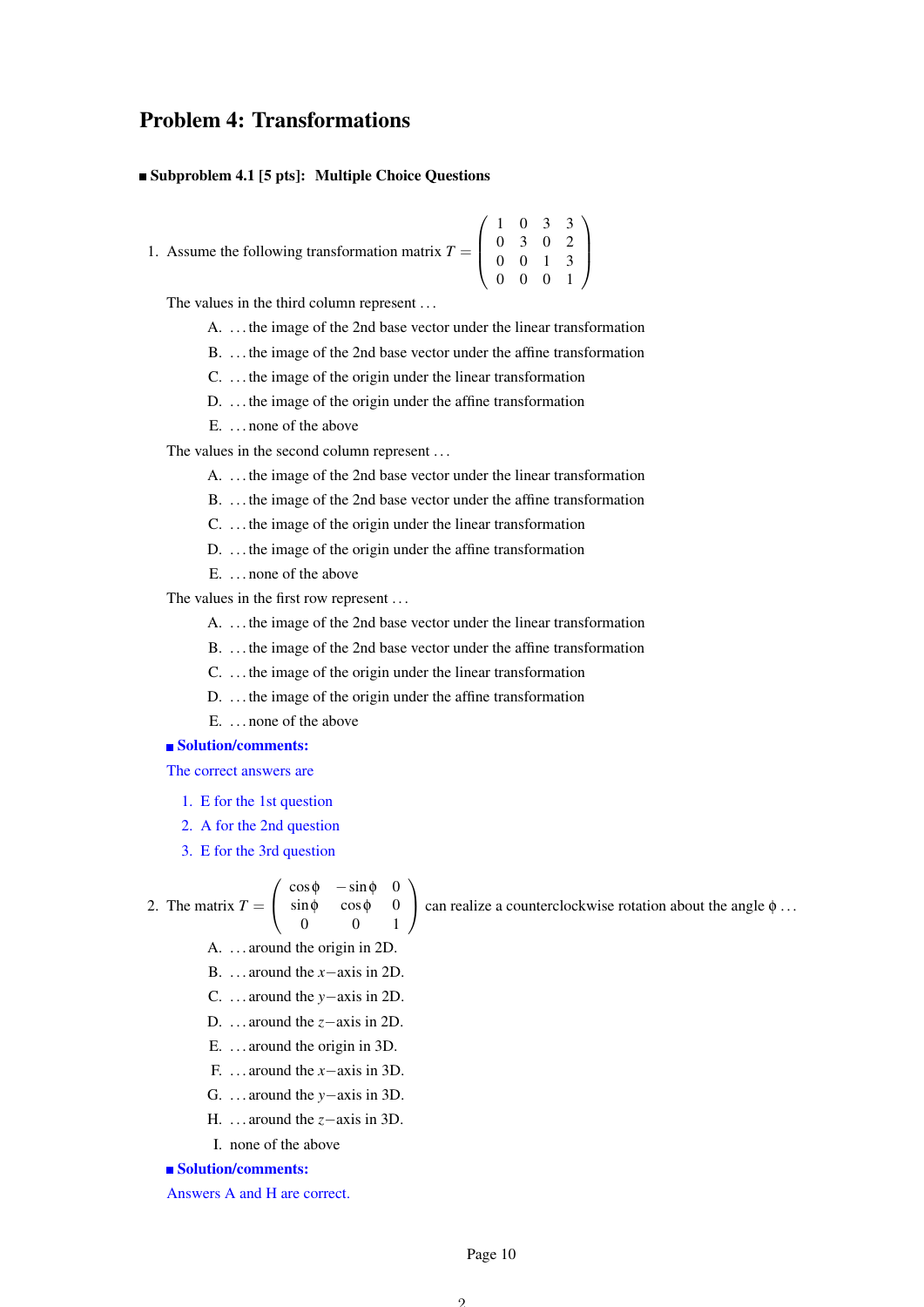#### Subproblem 4.2 [10 pts]: Finding Transformation Matrices

1. In the following image, the object on the top right (marked with "0") is transformed by three different transformation matrices  $T_1$ ,  $T_2$ , and  $T_3$ . The result of these transformations are illustrated by the three objects marked with "1", "2", and "3", respectively. (Notice that the numbers are just there to mark the object but not part of the actual objects and transformations.)



Write down the three transformation matrices.

Solution/comments:

$$
T_1 = \begin{pmatrix} -1 & 0 \\ 0 & 1 \end{pmatrix}, T_2 = \begin{pmatrix} -1 & 0 \\ 0 & -1 \end{pmatrix}, \text{ and } T_3 = \begin{pmatrix} 1 & 0 \\ 0 & -1 \end{pmatrix}
$$

Explanation (not required): If we look at one edge of the square (let's call it the point  $(x, y)$ ), and check where it is translated to, we see that for  $T_1$  it is mapped to  $(-x, y)$ , for  $T_2$  it is mapped to  $(-x, -y)$ , and for  $T_3$  it is mapped to  $(x, -y)$ . Getting the matrices that do such a transformation is straightforward. Alternatively, we could have said that  $T_1$  and  $T_3$  are realizing a reflection on one of the axes and  $T_2$  realizes a point reflection at the origin. Again, looking how such a transformation changes the *x*− and *y*−values gives us our three matrices.

Note: Some people misinterpreted the problem description and provided three transformation matrices that would turn object 0 to object 1, then object 1 to object 2, then object 2 to object 3 (instead of turning object 0 into each of the other 3). The problem clearly states otherwise, but since I don't want anyone to have any disadvantages because this course is not given in their native language (and I assume such misunderstandings would have been less likely if it were written in Dutch), we were generous and gave full credit for this solution as well.

2. Give a matrix for a linear transformation that maps the point  $(1,0)$  to  $(8,1)$  and the point  $(0,1)$  to  $(7,3)$ . Solution/comments:

$$
M = \left(\begin{array}{cc} 8 & 7 \\ 1 & 3 \end{array}\right)
$$

Explanation (not required): The trick here is to recognize that the two vectors that we want to transform are exactly the base vectors. Because the columns of our transformation matrix are exactly the images of these vectors after the transformation, we can just write them down without even thinking about what kind of transformation this might be.

# Subproblem 4.3 [10 pts]: Linear and Affine Transformations

- 1. Give the matrix for uniform scaling with respect to the origin by a factor of 2 in 2D. ■ Solution/comments:
	- $\left(\begin{array}{cc} 2 & 0 \\ 0 & 2 \end{array}\right)$

Page 11